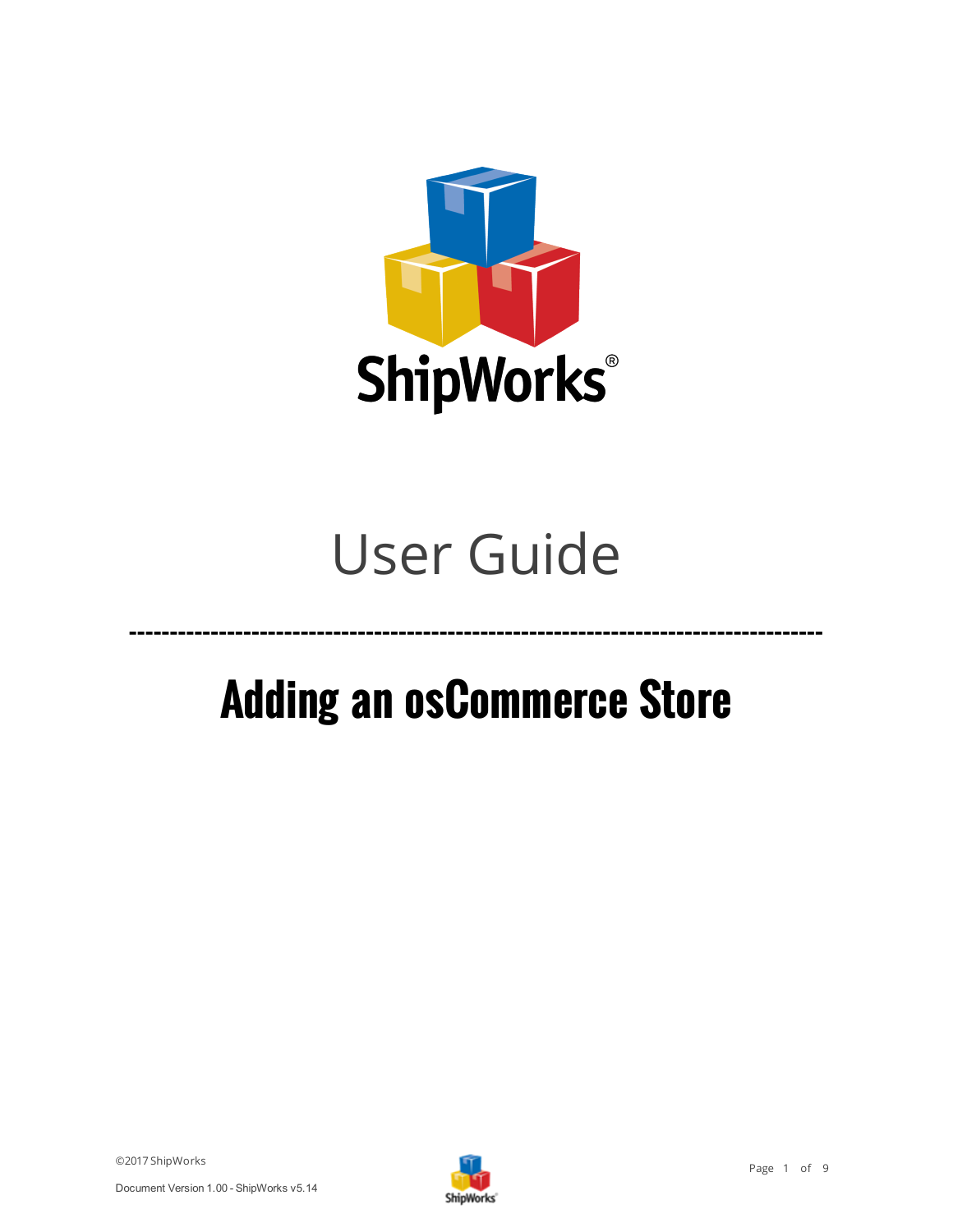# **Contents**

**-----------------------------------------------------------------------------------------------------**

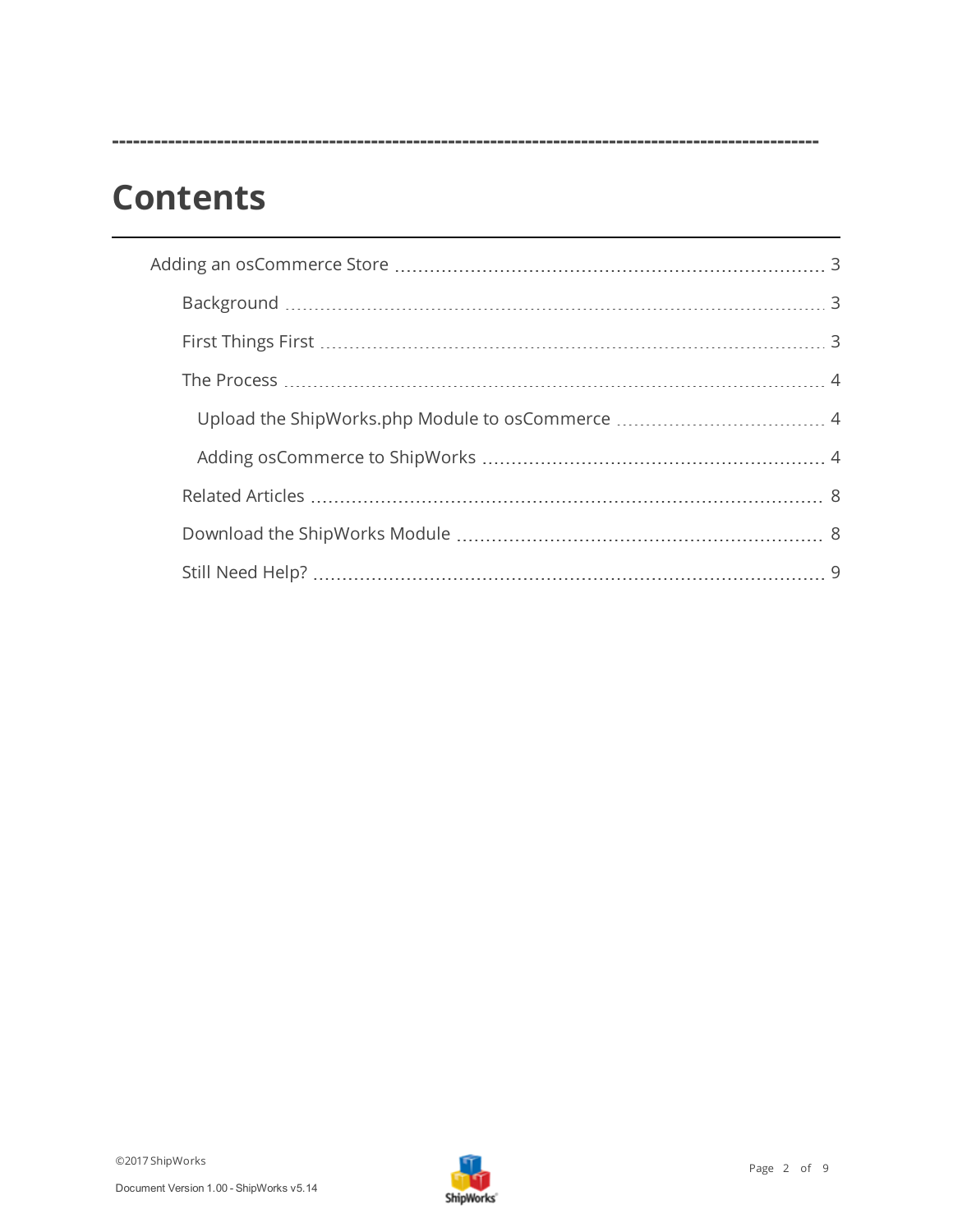# <span id="page-2-0"></span>Adding an osCommerce Store

## **Table of Contents [Background](#page-2-1)** First [Things](#page-2-2) First The [Process](#page-3-0) Upload the .php File to os Commerce Add os Commerce to ShipWorks [Related](#page-7-0) Articles Still Need Help

### <span id="page-2-1"></span>Background

ShipWorks connects directly to your osCommerce account. With one click, or on an automated schedule, your orders are downloaded from osCommerce. As soon as you process a shipment, ShipWorks communicates the updated order status, shipping method and tracking information back to osCommerce.

<span id="page-2-2"></span>This article will walk you through how to connect your osCommerce store to the ShipWorks software.

## First Things First

Before you begin you will need to have a few things available:

- ShipWorks installed and the ability to log into ShipWorks as an administrator.
- Your osCommerce store's FTP (File Transfer Protocol) host address, username and password. If you do not have this information, please reach out to your resident IT person, host provider, or osCommerce.

ShipWorks connects to osCommerce using a .php module which is placed into your osCommerce store's admin directory. The file is attached to the end of this article and will need to

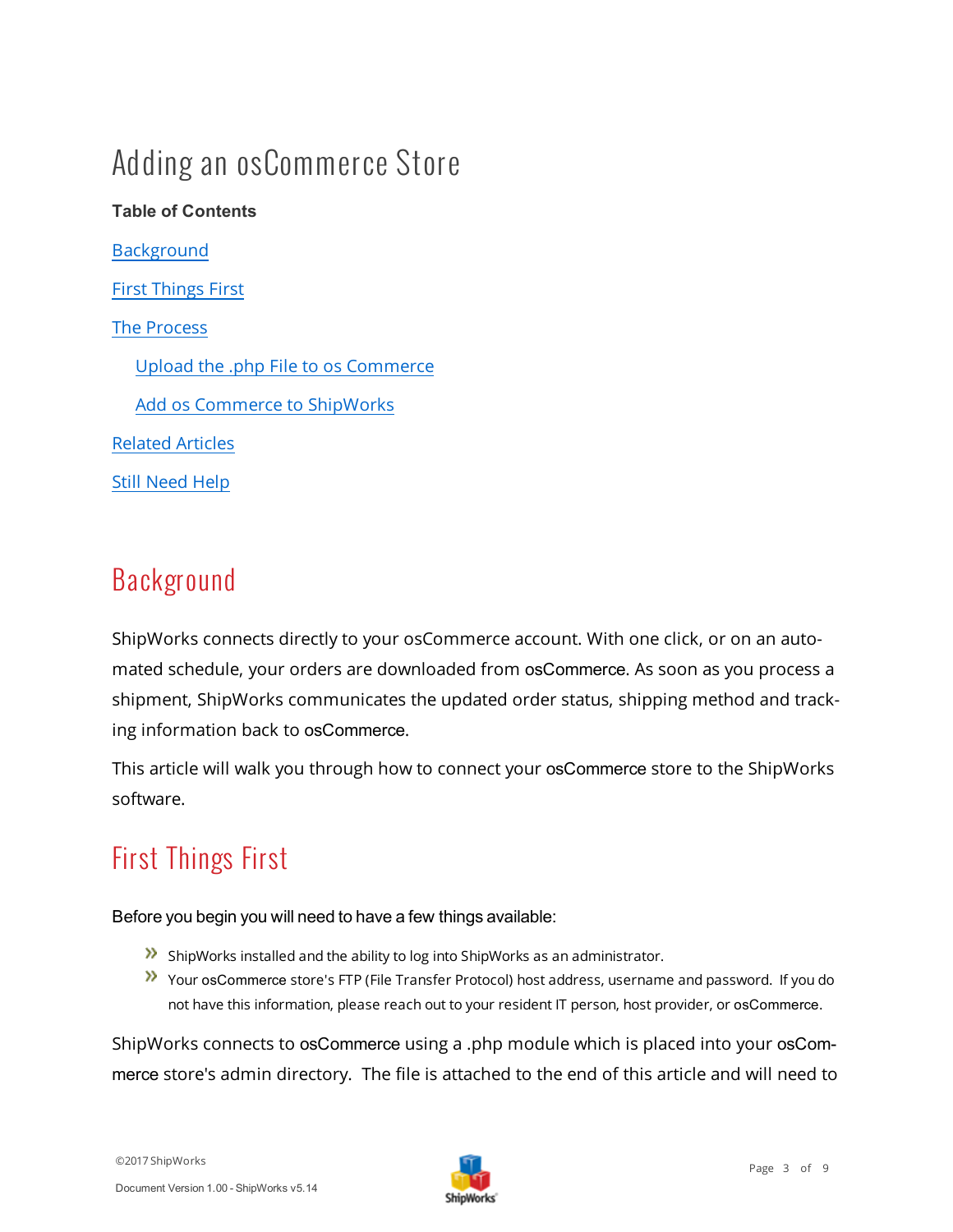be uploaded to your osCommerce store using your favorite FTP client. If you are not familiar with the process of transferring files using FTP, that's OK. You have a few options.

- $\mathcal{P}$  Review this article. It will introduce you to and guide you through the process.
- <span id="page-3-0"></span> $\lambda$  Reach out to your IT person. He or she should be able to upload the file for you.

#### <span id="page-3-1"></span>The Process

#### Upload the ShipWorks.php Module to osCommerce

1. Download the **ShipWorks3\_Module\_osCommerce\_v3\_15\_0\_0.zip** file located at the bottom of this article. Once downloaded, you will need to unzip the file.

**Note:** Typically you can unzip a compressed (.zip) file by right clicking on it and selecting **Extract All...**.

After unzipping the file you will have 1 file that needs to be uploaded to your osCommerce store's directory.

>>> shipworks3.php

2. Using the FTP client of your choice, upload the unzipped file to the directory of your osCommerce store.

 $\sum$  Copy shipworks3.php to your store's admin directory. The admin directory may have been renamed when the osCommerce store was created.

<span id="page-3-2"></span>**NOTE:** Please see this article if you need assistance with this process.

#### Adding osCommerce to ShipWorks

- 1. Launch the ShipWorks application and log in as a user with administrator permissions.
- 2. Click on the **Manage** tab. Then, click the **Stores** button.

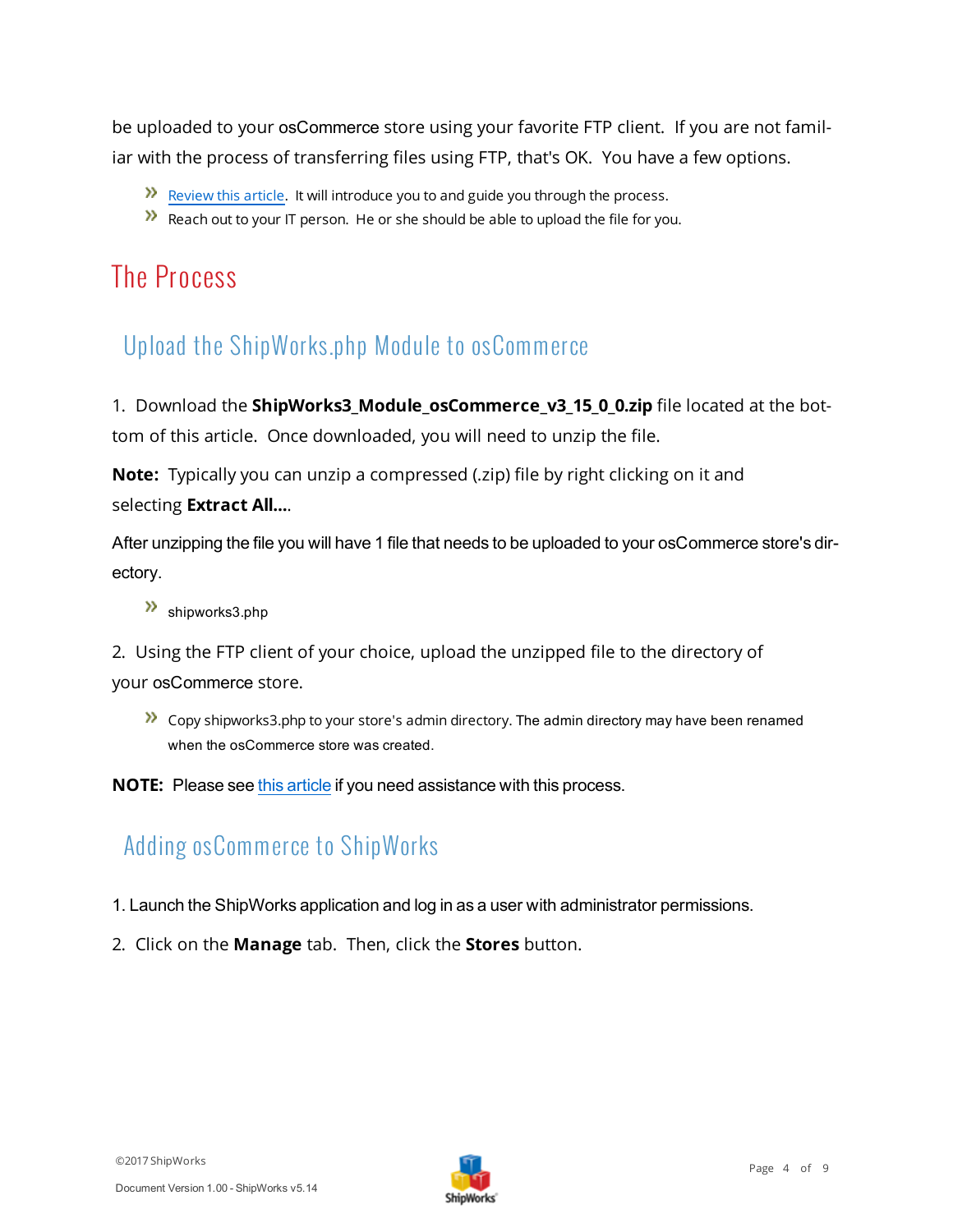

3. Next, click on the **Add Store** button.

| <b>Manage Stores</b> |            |               |                                                                   | x |
|----------------------|------------|---------------|-------------------------------------------------------------------|---|
| <b>Store Name</b>    | Store Type | Last Download | Edit<br>Edit                                                      |   |
|                      |            |               | <b>ABC</b><br>Rename<br>$\boldsymbol{\varkappa}$<br><b>Delete</b> |   |
|                      |            |               | Add<br>Add Store<br>醌<br>$h\tau$                                  |   |
|                      |            |               | Close                                                             |   |

4. From the **What Platform do you sell on?** drop-down menu, select osCommerce. Then, click **Next.**



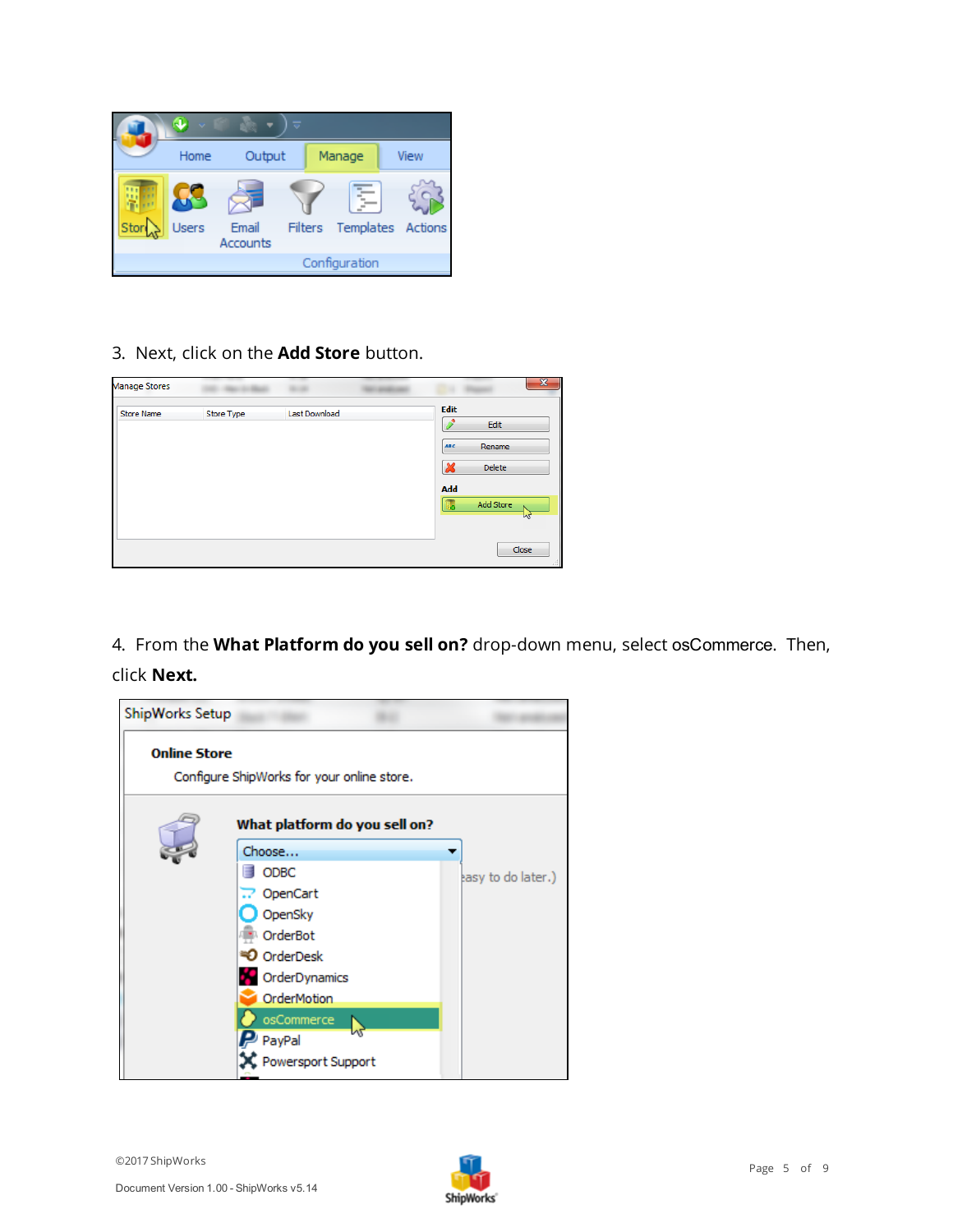| Cancel |
|--------|
|        |

5. Enter your **username** and **password** to log into your store. Then, enter the **Module URL**. Click **Next**.

**Note:** Your **module URL** is typically the address to your website with /shipworks3.php appended to it. So, if your website is **[https://www.widgetmethis.com](https://www.widgetmethis.com/)**, your module URL might look like **<https://www.widgetmethis.com/shipworks3.php>**.

| ShipWorks Setup                                                                                      | × |  |  |  |  |
|------------------------------------------------------------------------------------------------------|---|--|--|--|--|
| <b>Store Setup</b><br>Enter the following information about your online store.                       |   |  |  |  |  |
| Enter the administrator username and password you use to login to your online store:                 |   |  |  |  |  |
| Username:<br>vourusername                                                                            |   |  |  |  |  |
| Password:                                                                                            |   |  |  |  |  |
| Enter the URL to the ShipWorks module. For help installing or finding the module<br>URL, click here. |   |  |  |  |  |
| http://www.yourstorename.shipworks3.php<br>Module URL:                                               |   |  |  |  |  |
|                                                                                                      |   |  |  |  |  |
|                                                                                                      |   |  |  |  |  |
|                                                                                                      |   |  |  |  |  |
| Next ><br>Cancel                                                                                     |   |  |  |  |  |

Great! You are connected. Now, you will need to fill out a few more screens.

6. On the **Store Information** screen, enter your **Store Name:** and **Address:**. Then, click **Next**.

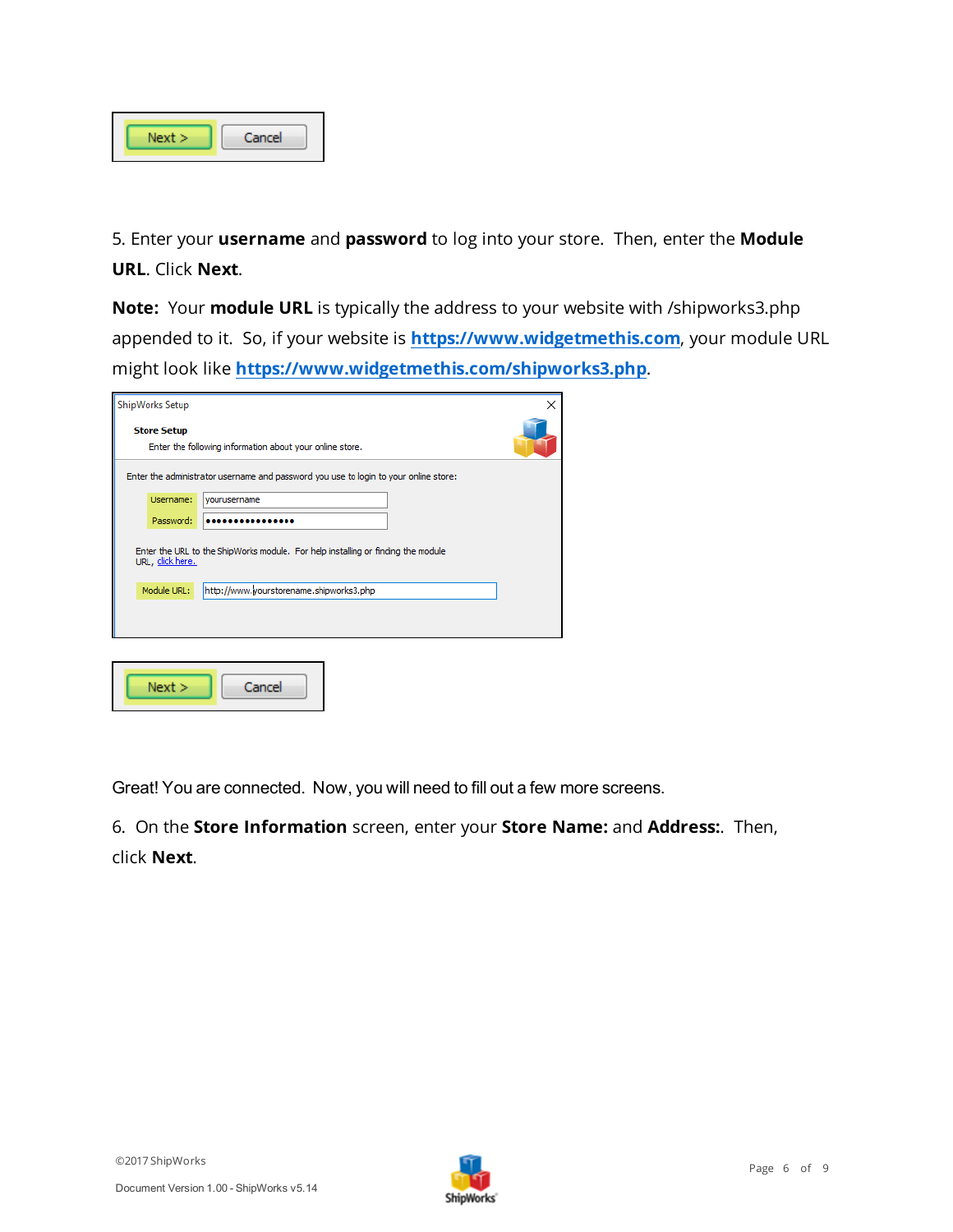| ShipWorks Setup                                                                       |                                                         |  |  |  |
|---------------------------------------------------------------------------------------|---------------------------------------------------------|--|--|--|
| <b>Store Information</b><br>Enter the name and physical address of your online store. |                                                         |  |  |  |
| <b>Name</b>                                                                           |                                                         |  |  |  |
| Store name:                                                                           | My osCommerce Store                                     |  |  |  |
|                                                                                       | (This is just how your store will display in ShipWorks) |  |  |  |
| <b>Address</b>                                                                        |                                                         |  |  |  |
| Company:                                                                              | Widget Me This                                          |  |  |  |
| Street:                                                                               | 123 Some Street                                         |  |  |  |
| City:                                                                                 | St. Louis                                               |  |  |  |
| State \Prov:                                                                          | Missouri                                                |  |  |  |
| Postal Code:                                                                          | 63123                                                   |  |  |  |
| Country:                                                                              | <b>United States</b>                                    |  |  |  |
|                                                                                       |                                                         |  |  |  |

7. Enter the additional **Contact Information:** for your store. Then, click **Next**.

**Note:** This information is optional.

| ShipWorks Setup            |                                               |  |
|----------------------------|-----------------------------------------------|--|
| <b>Contact Information</b> | Enter the contact information for your store. |  |
| <b>Contact Information</b> |                                               |  |
| Website:                   | www.widgetmethis.com                          |  |
| Email:                     |                                               |  |
| Phone:                     |                                               |  |
|                            |                                               |  |
|                            |                                               |  |

8. Select how much order history you would like to download into ShipWorks during your initial download. The default is to download **30 Days** of order history into ShipWorks. You can modify this by clicking on the **Edit** link.

©2017 ShipWorks

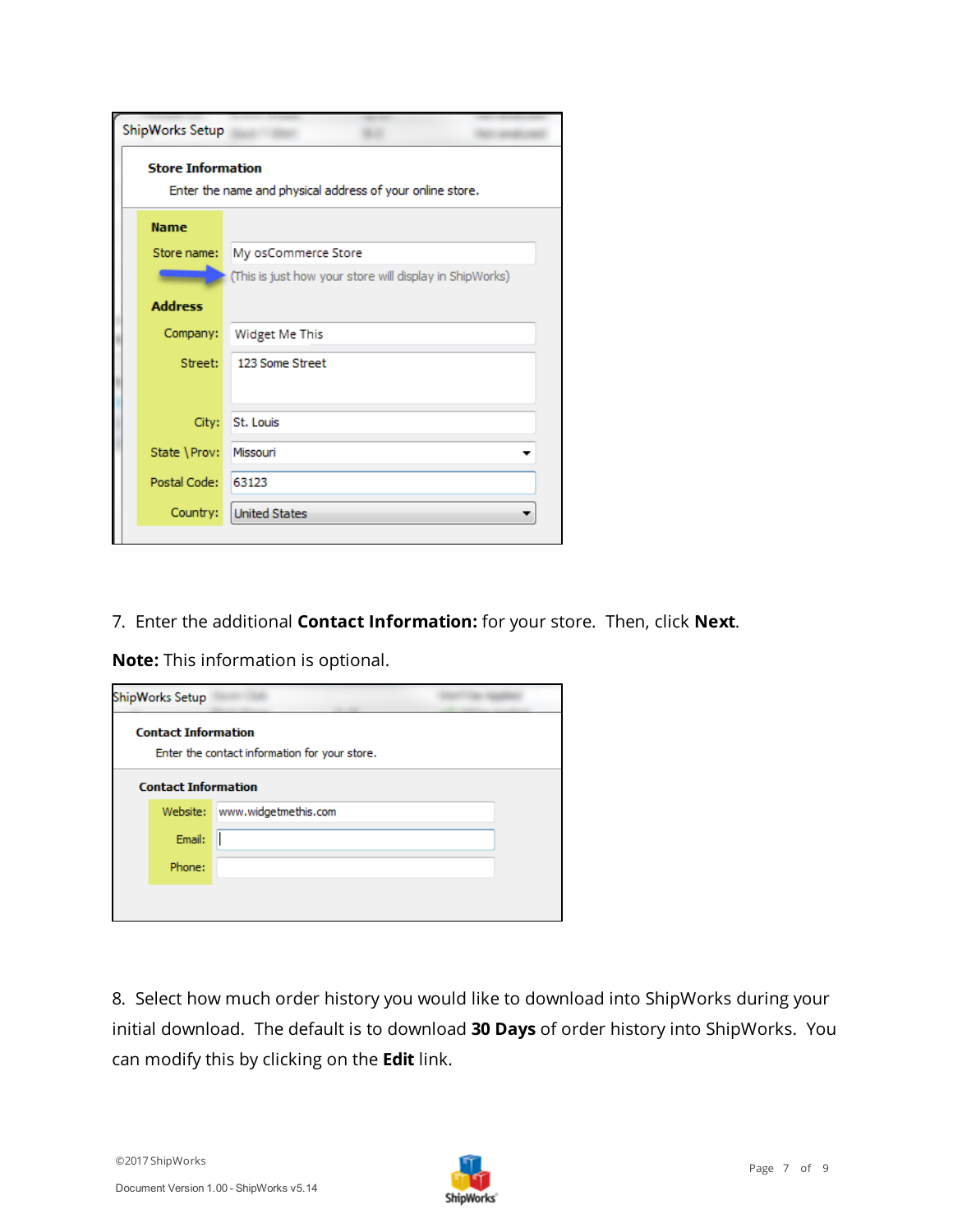| <b>Store Setup</b><br>Configure how ShipWorks will work with your store. |        |  |  |  |
|--------------------------------------------------------------------------|--------|--|--|--|
| ShipWorks will download orders starting from: 30 days ago                | (Edit) |  |  |  |
| <b>Store Setup</b><br>Configure how ShipWorks will work with your store. |        |  |  |  |
| ShipWorks will download orders starting from:                            |        |  |  |  |
| 30<br>days ago.                                                          |        |  |  |  |
| Download all of my orders.                                               |        |  |  |  |
|                                                                          |        |  |  |  |

9. Verify that the settings for **When the shipment is processed:** are correct. Select

an **Order Status** from the drop-down menu. In most cases, the **Comment:** should be left as is.

| When a shipment is processed:                                                  |  |                                               |  |
|--------------------------------------------------------------------------------|--|-----------------------------------------------|--|
| $\triangledown$ Set the online order status to: Please select an order status. |  |                                               |  |
|                                                                                |  | Comment: {//ServiceUsed} - {//TrackingNumber} |  |

10. Click **Next** and then **Finish**. Then, click **Close**.

<span id="page-7-0"></span>Your osCommerce orders will begin to download into ShipWorks automatically.

## Related Articles

<span id="page-7-1"></span>Using FileZilla to Upload Files (via FTP)

### Download the ShipWorks Module

Please see this [page](http://support.shipworks.com/support/solutions/articles/129340-adding-an-oscommerce-store-) to download the ShipWorks Module.

©2017 ShipWorks